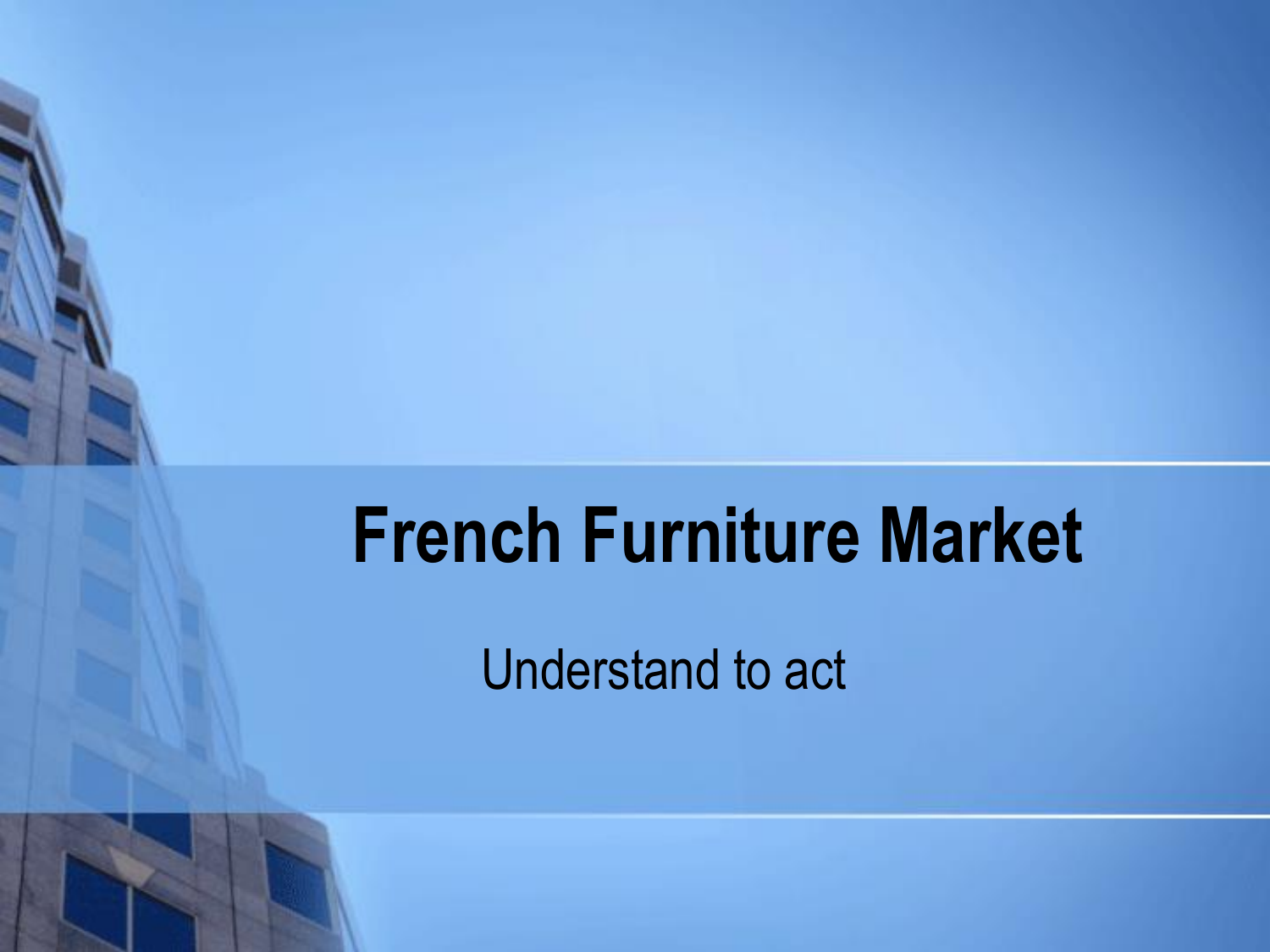#### **Table of contents**

#### **Value of the market and division**

#### **Distribution channel**

- Value of the general market
- Specialized superstores
- Internet actors / Mail order business
- **Traditional furniture stores**
- **DIY store & Food Hypermarket and supermarket.**

#### **Logistics requirements & quality management**

- Order confirmation
- **Timing**
- **Delivery**

#### **Sales organisation and tools**

- Multiple agents
- Direct business (general agent)
- Rate and pricing
- Catalogues
- Samples ( finish / fabric etc.)

#### **Settlement & Contract deadlines.**

- Payment rules (LME law)
- Advance or cash payment and discount.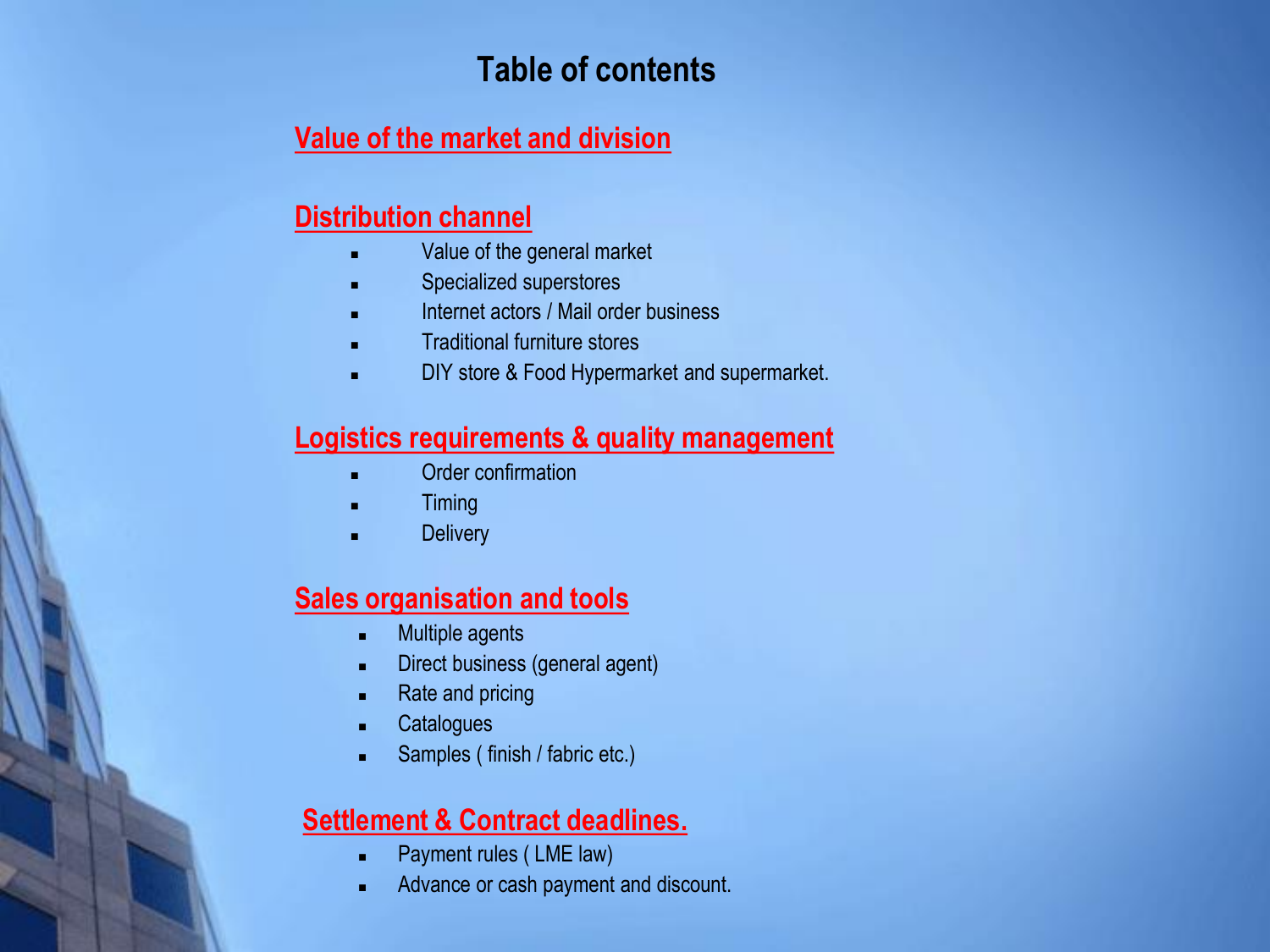## **Value of the market and division**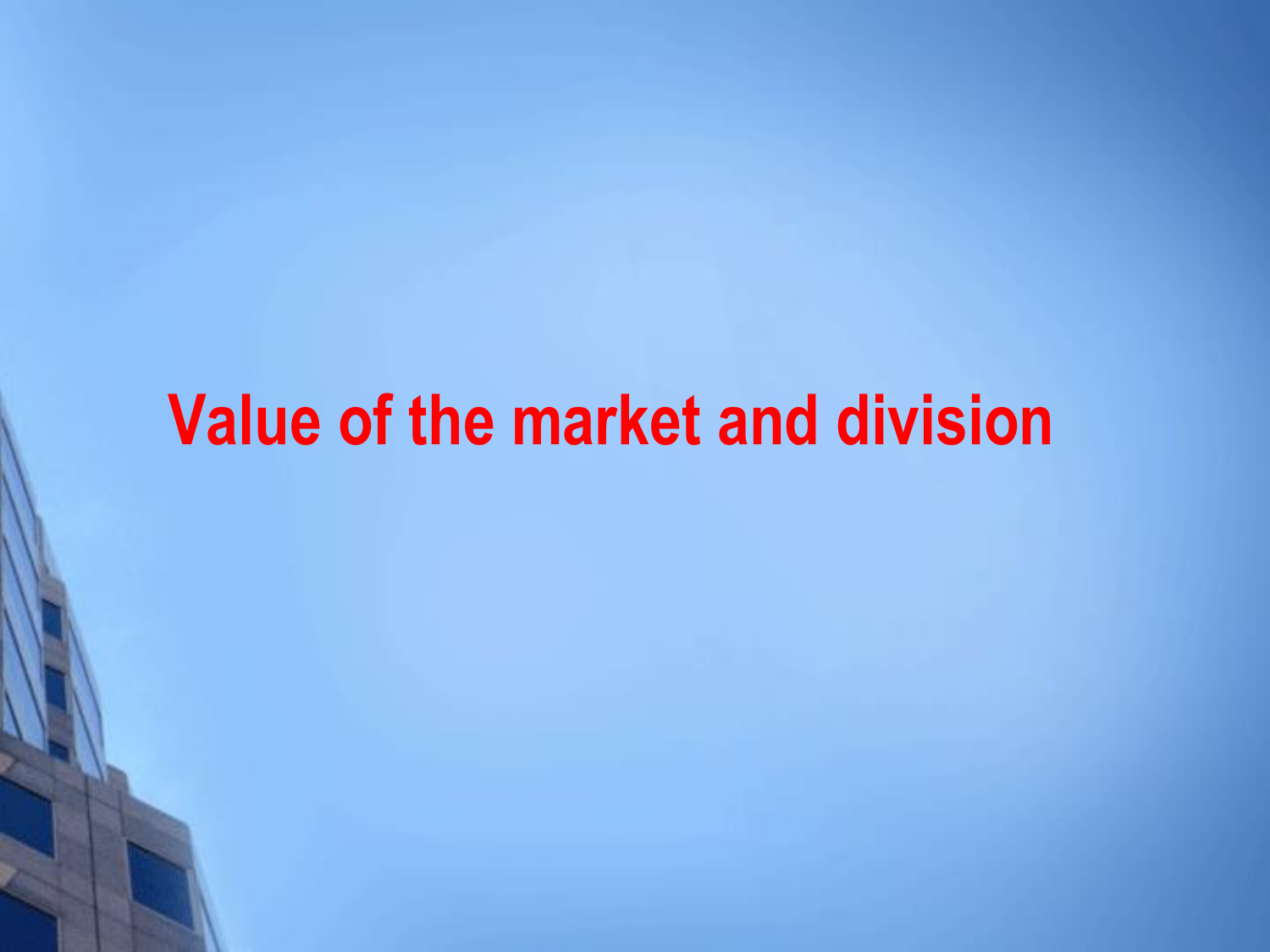# **The Global market in Billion € (sales)**

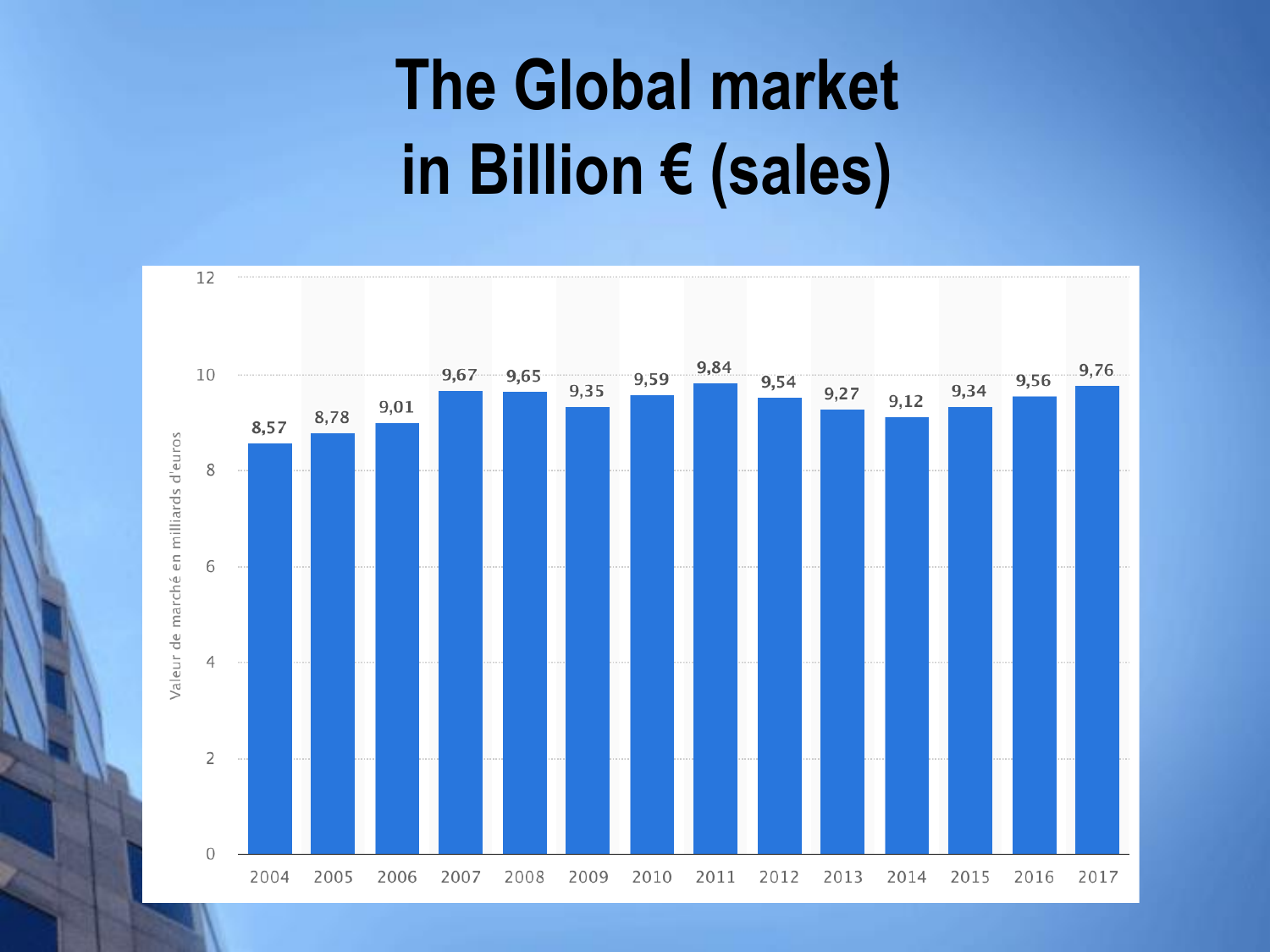# **Division by product**

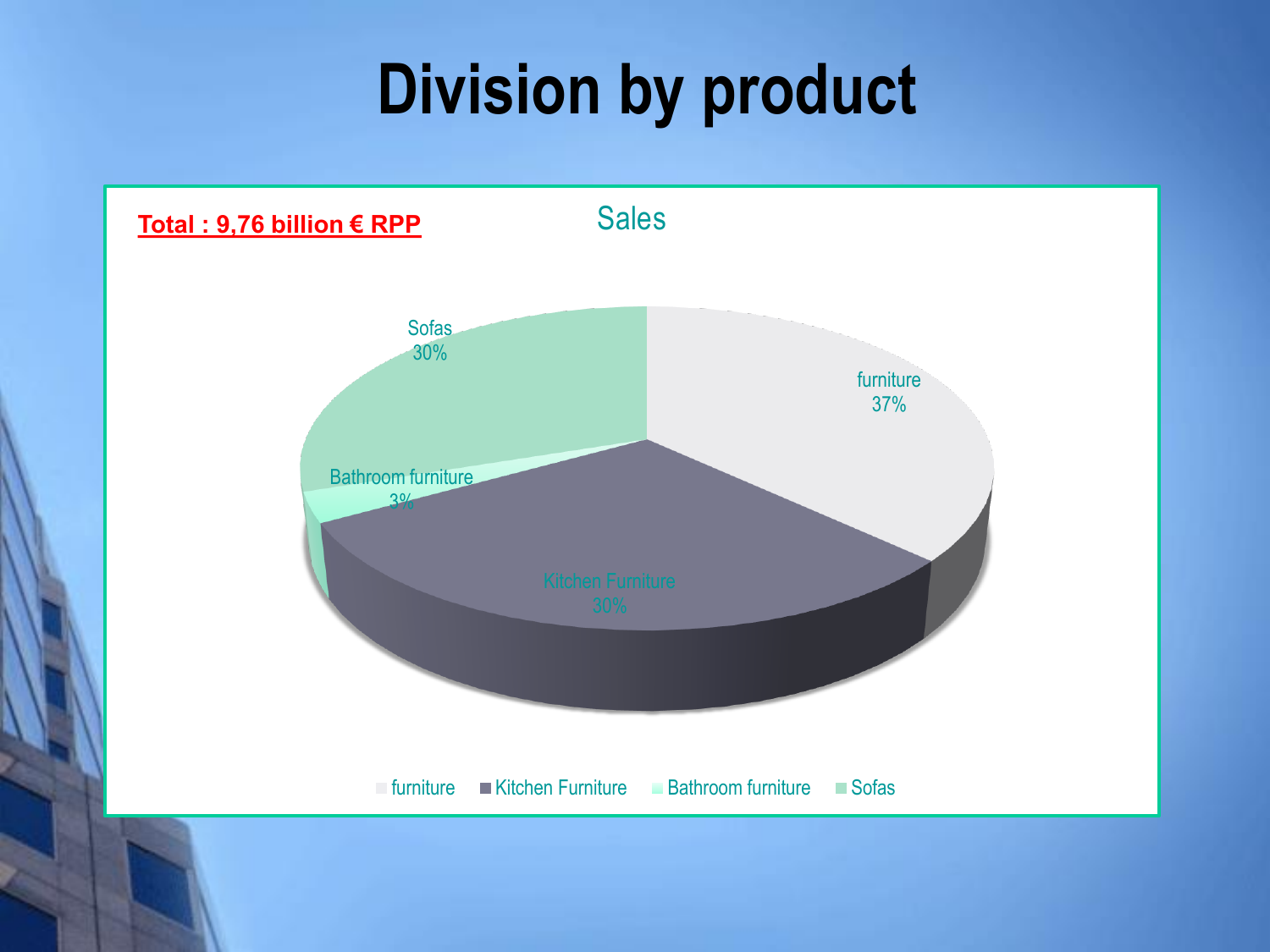## **Distribution channel**

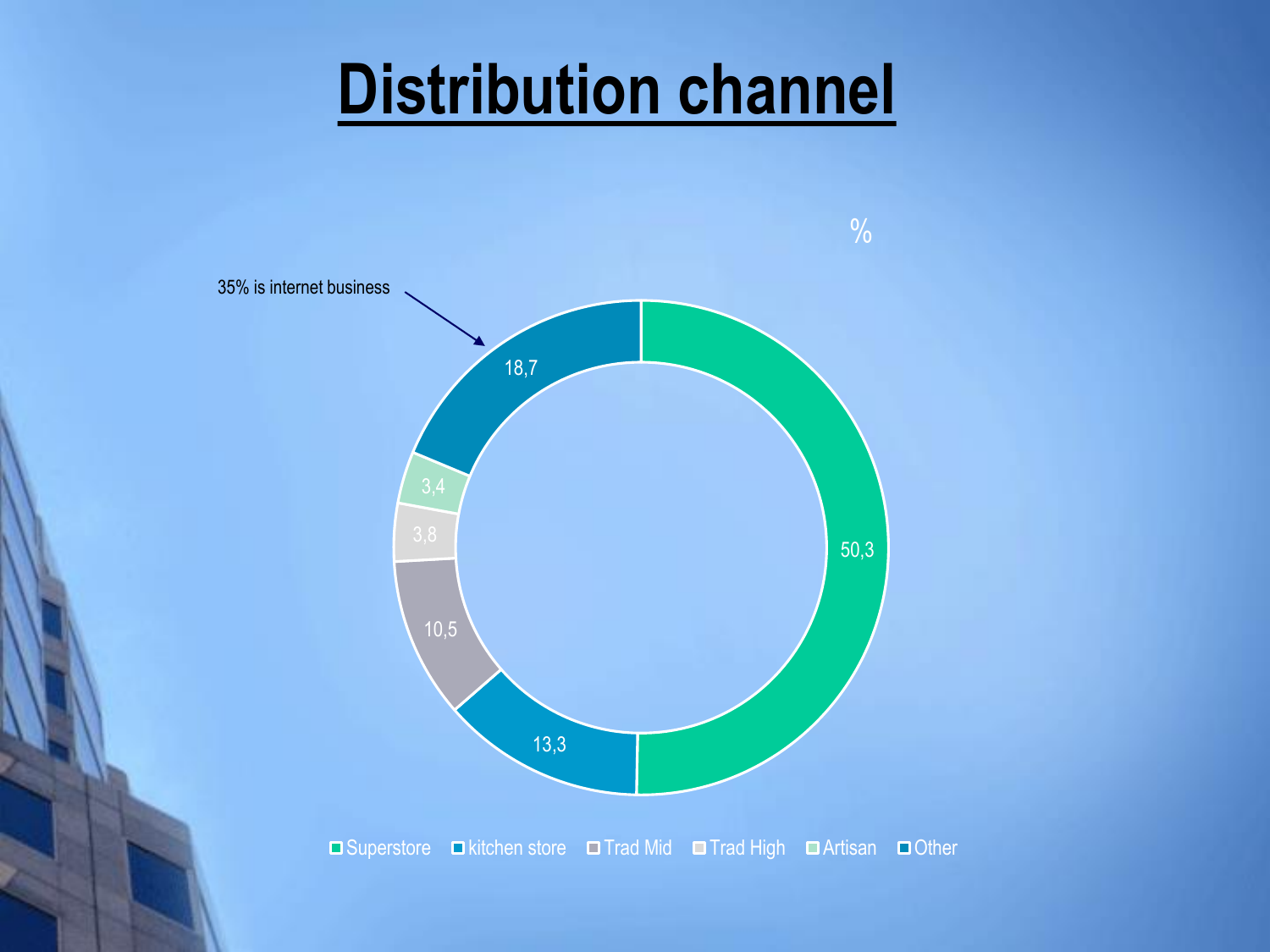# **DISTRIBUTION CHANNEL**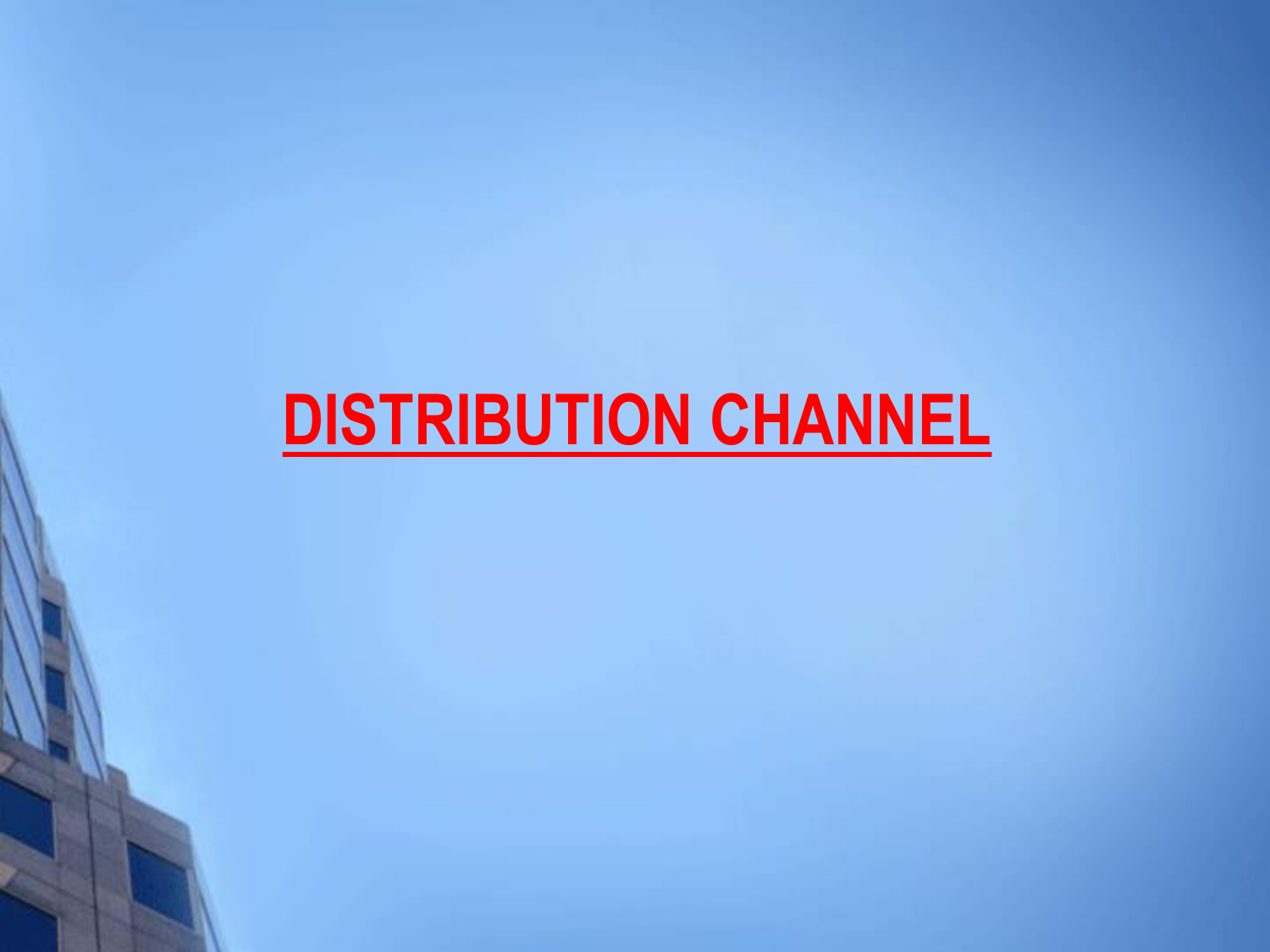

# **Specialized superstores**



- Ikea : 33 stores. Bigger retailer in France
- BUT : 300 stores. 2<sup>nd</sup> distributor in France part of XXL Lutz group (Austria)
- <sup>◼</sup> Conforama : 140 stores. 3rd distributor in France.
- Maison du monde : 193 stores (family group)

All those stores represente more than 50% of the business. (Volume & turnover)

Price is the first requirement. They are fighting with promotion, exclusive product.



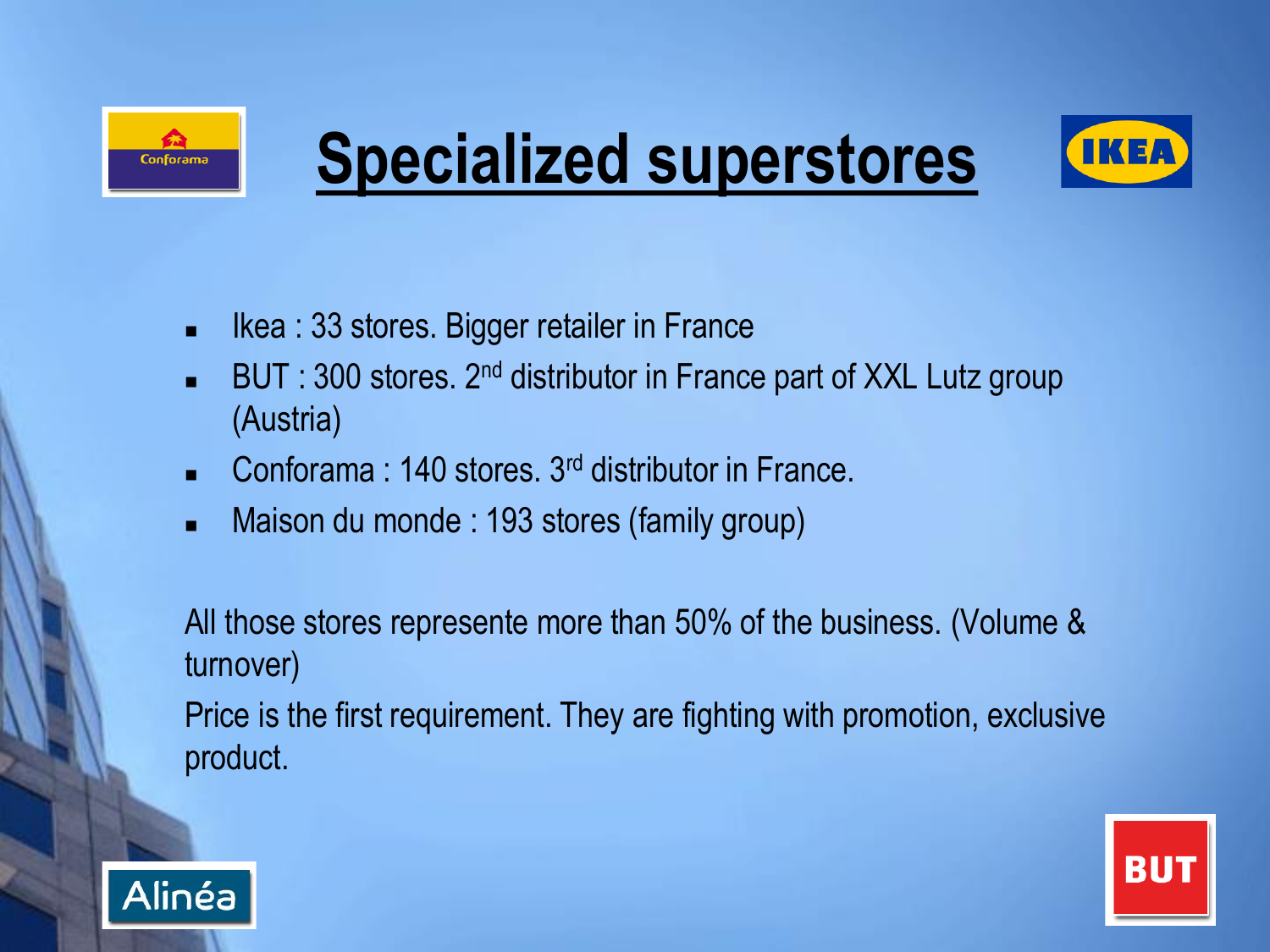## **Internet & Mail order**

This distribution channel is growing. All old mail order business are now fully digital

- Cdiscount
- AM PM la redoute : mail order & internet
- Miliboo : internet
- Made.com .

The market on internet is split between pure players and specialized superstores having a website

The increase of this channel due to lockdown is growing more than 25% Difficulties in this market are purely logistic ( packaging, home delivery etc)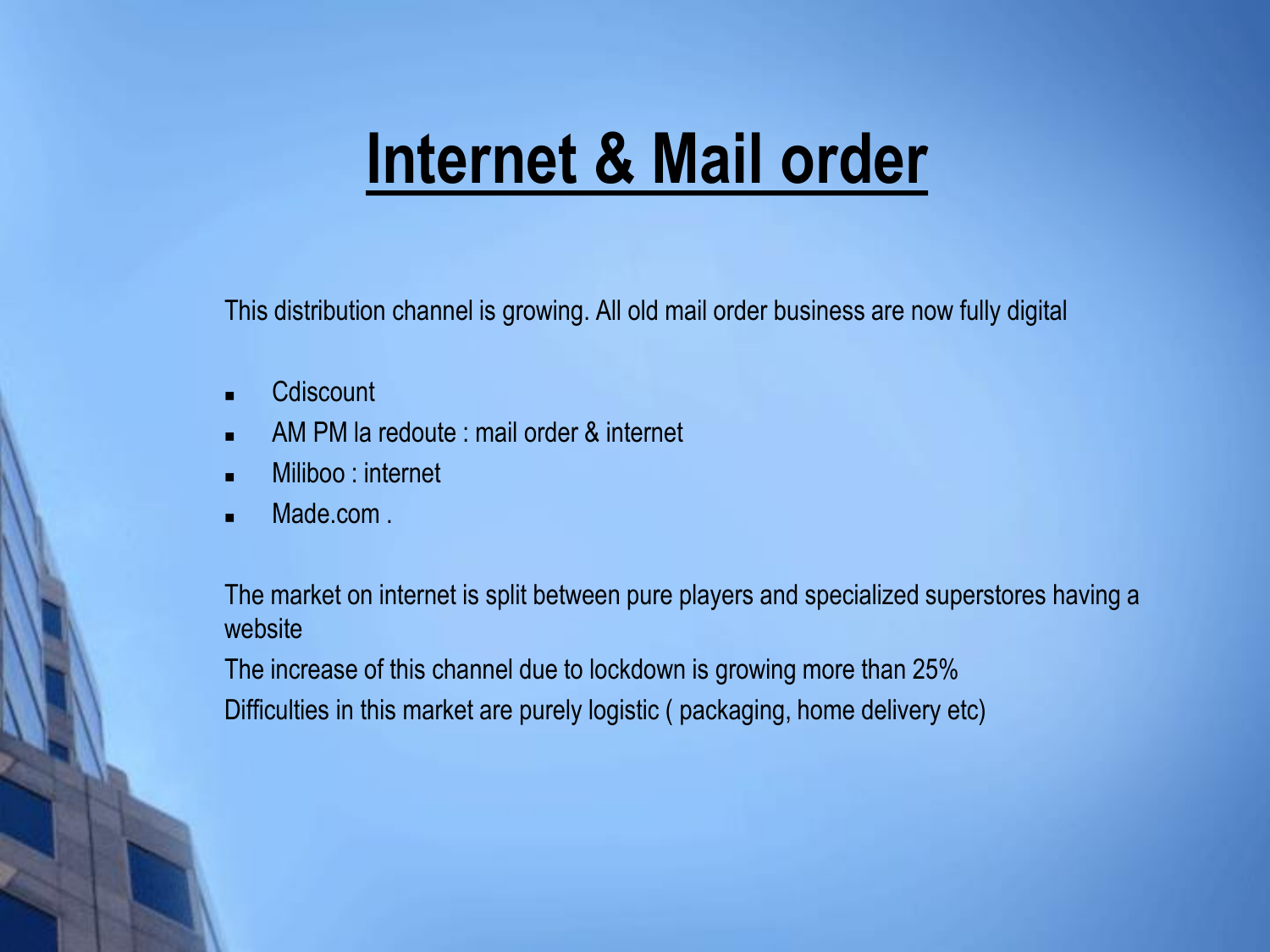## **DIY store & Food hypermarket**

- This channel is a promotion business with a big price war.
- 95% of the product are chipboard with self assembly construction.

The bigger groups are : Leroy merlin, Castorama for DIY. Leclerc, Carrefour & Auchan for food stores.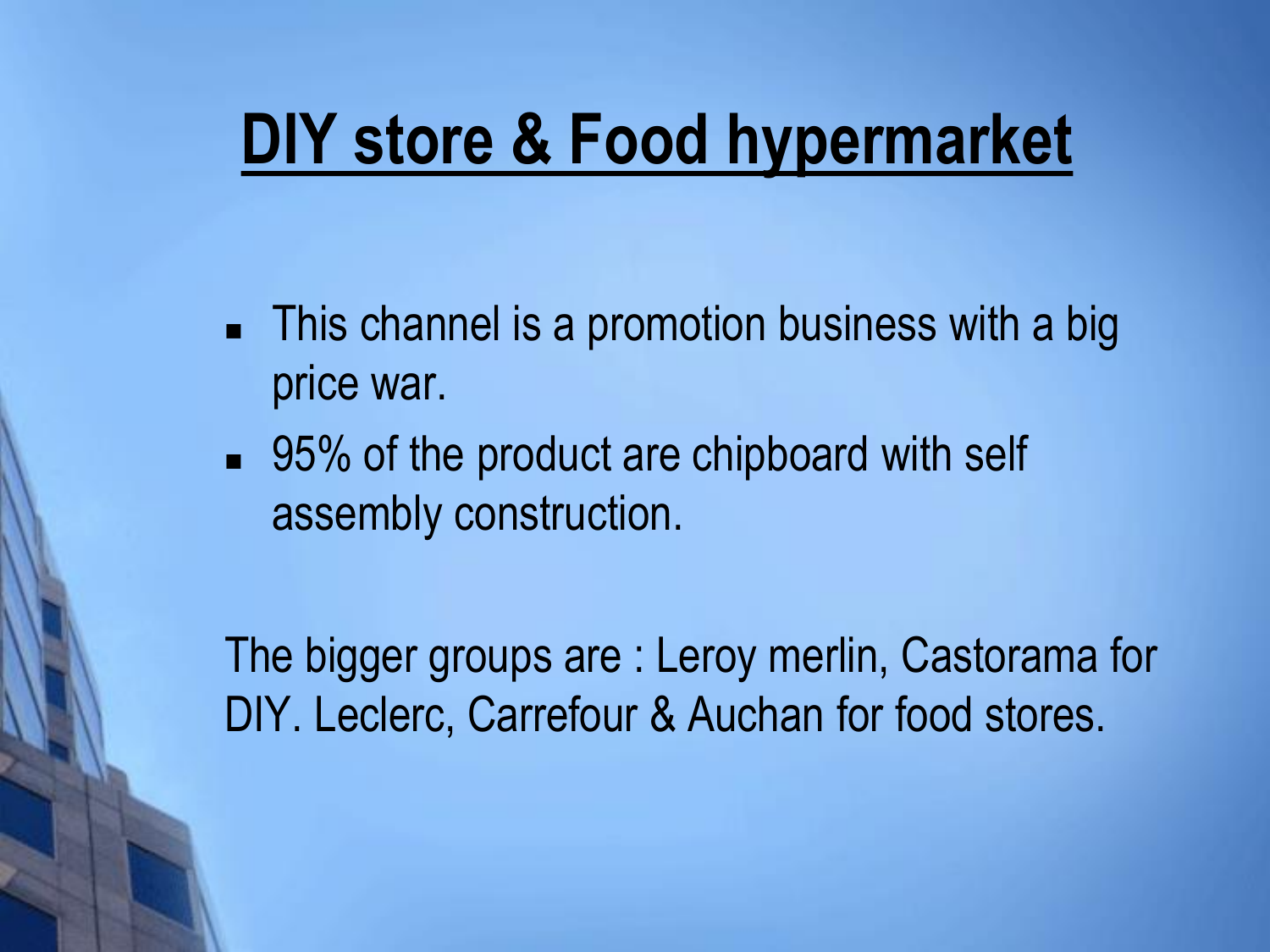## **Traditional furniture stores**

This channel is divided in 3 categories of furniture quality.

Entry level : DIY furniture Mid market : M. Meuble, MDF, Crozatier etc (mainly part of a buying group) High market : Roche Bobois, Cinna, Roset, and independant)

This channel represents 15% of the market. They are independent stores federated in buying groups for 80%. They are around 2 450 stores.

The bigger buying groups by turnover are :

- UCEM : 350 members (M. meuble / Crozatier )
- Roche Bobois : 200 members
- Maxiam : 550 members
- Roset / Cinna : 200 members
- MDF : 100 members
	- PEM : 300 members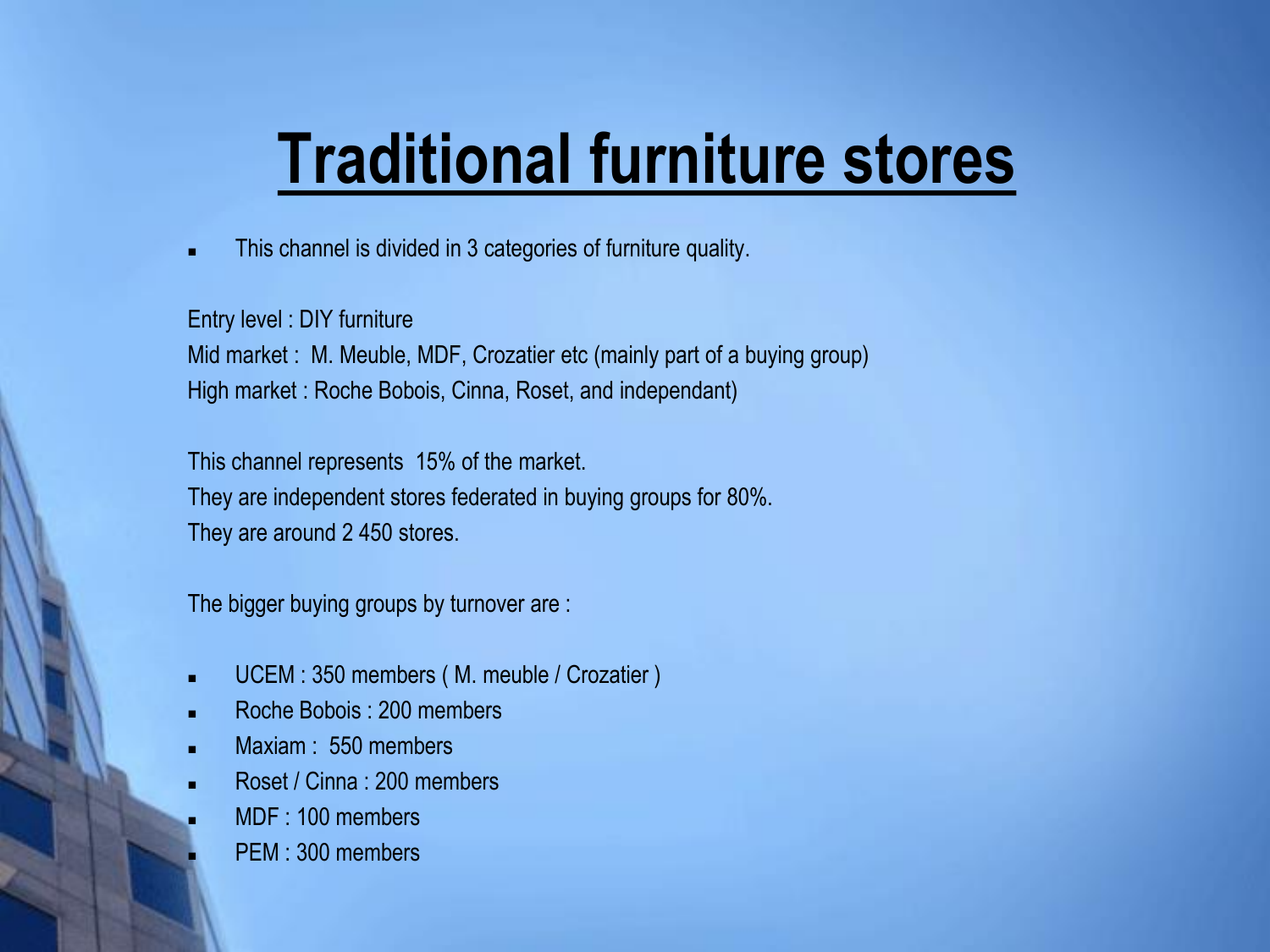# **Logistic requirements**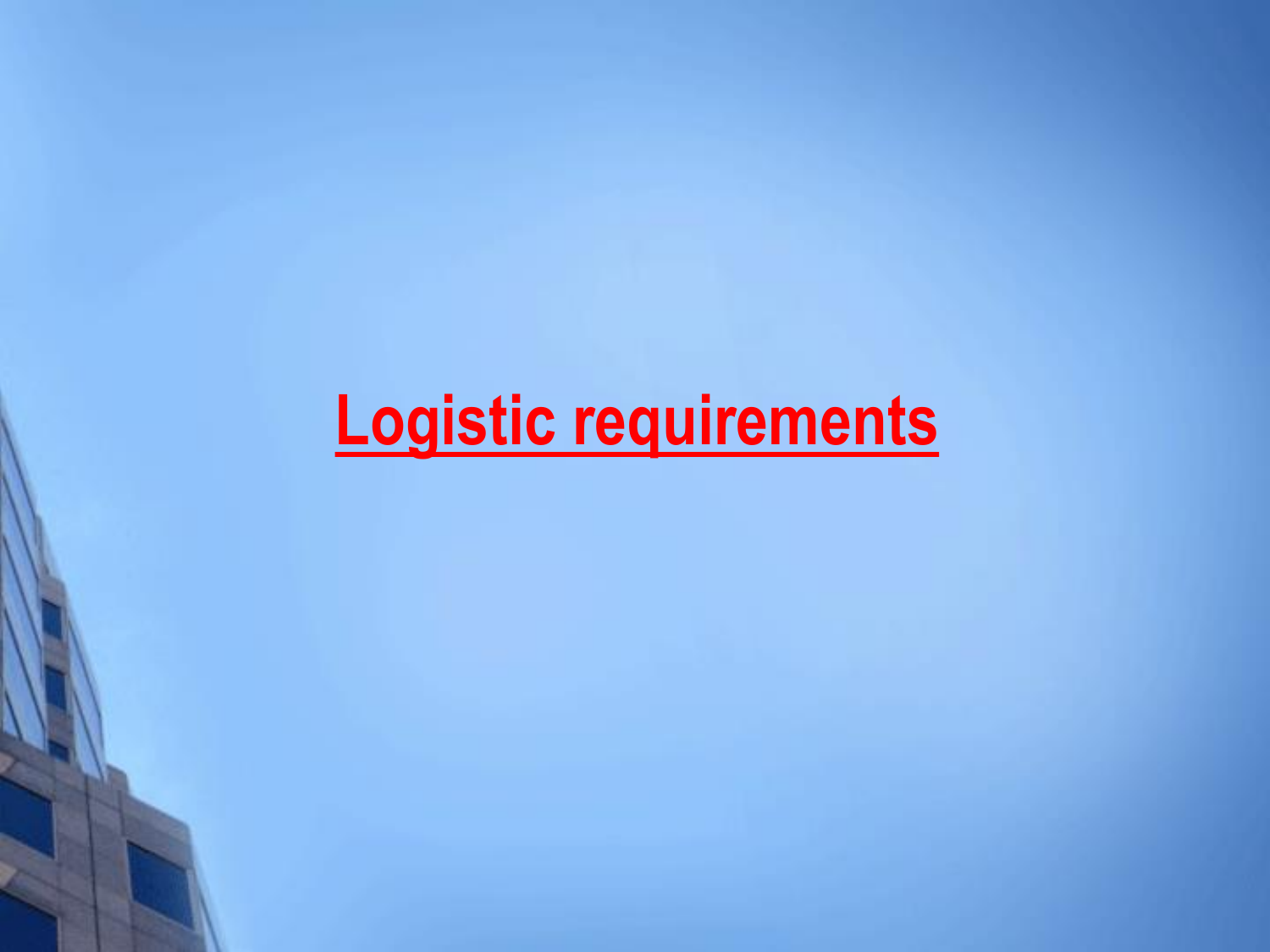



## **DIY / Food hypermarket / Superstore and Internet & Mail order**

- Order confirmation :
	- Order are placed though internet platform or EDI. It has to be confirm in accordance with the leadtime contract.
- Timing :
	- Leadtime is regulated by contract.
	- It is subject to penalties in case of late delivery
- Delivery :

Alinéa

- Delivery on platform by truck and on pallets.
- All those customers have a delivery guide to follow.

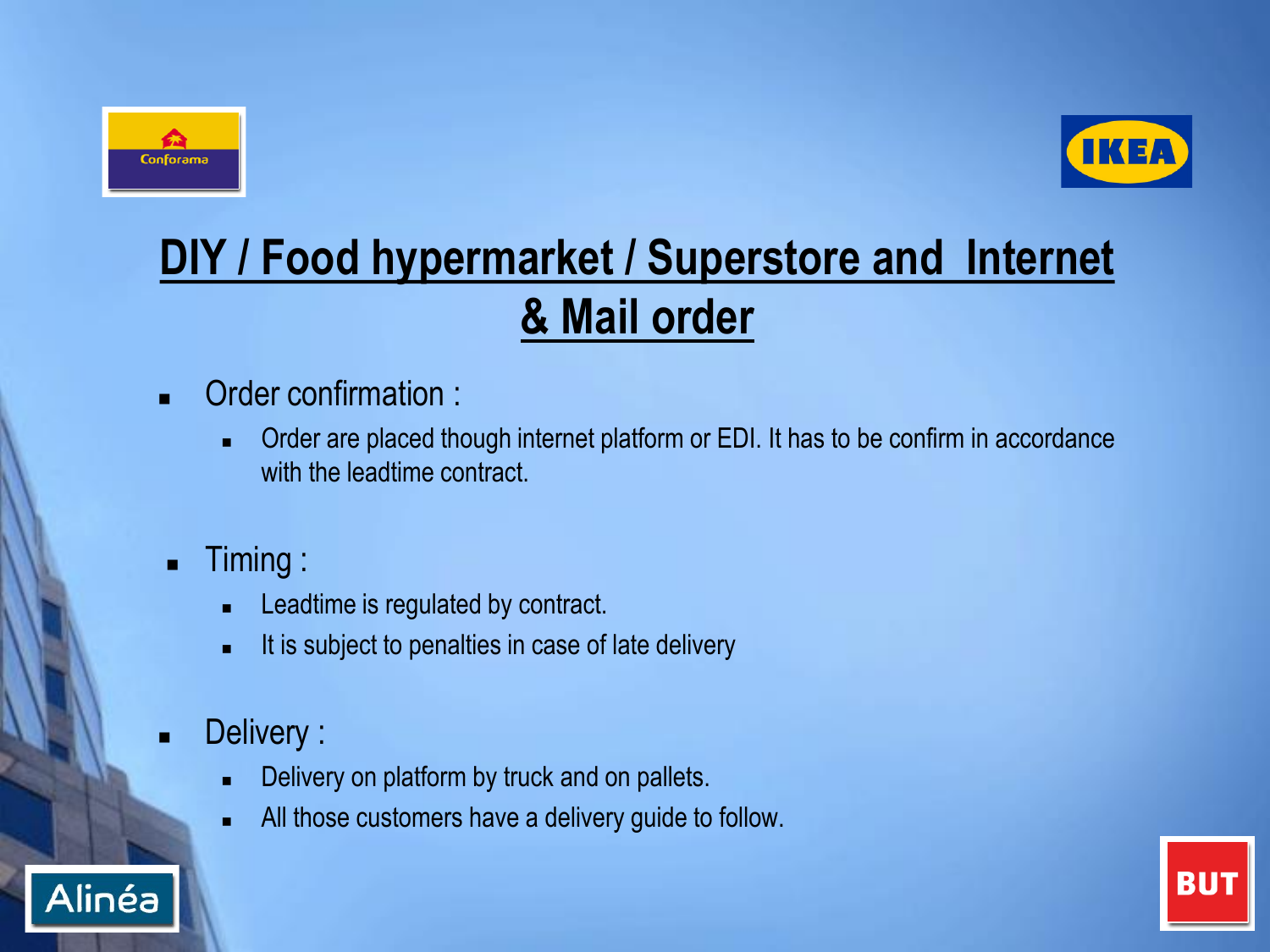## **Traditional furniture stores**

### ■ Order confirmation :

- The order is placed by each store by email.
- Each order must be confirmed by email to the store with the delivery date.

### ■ Timing :

Usually a lead time of 8 to 10 weeks is accepted

### ■ Delivery :

Delivery store by store.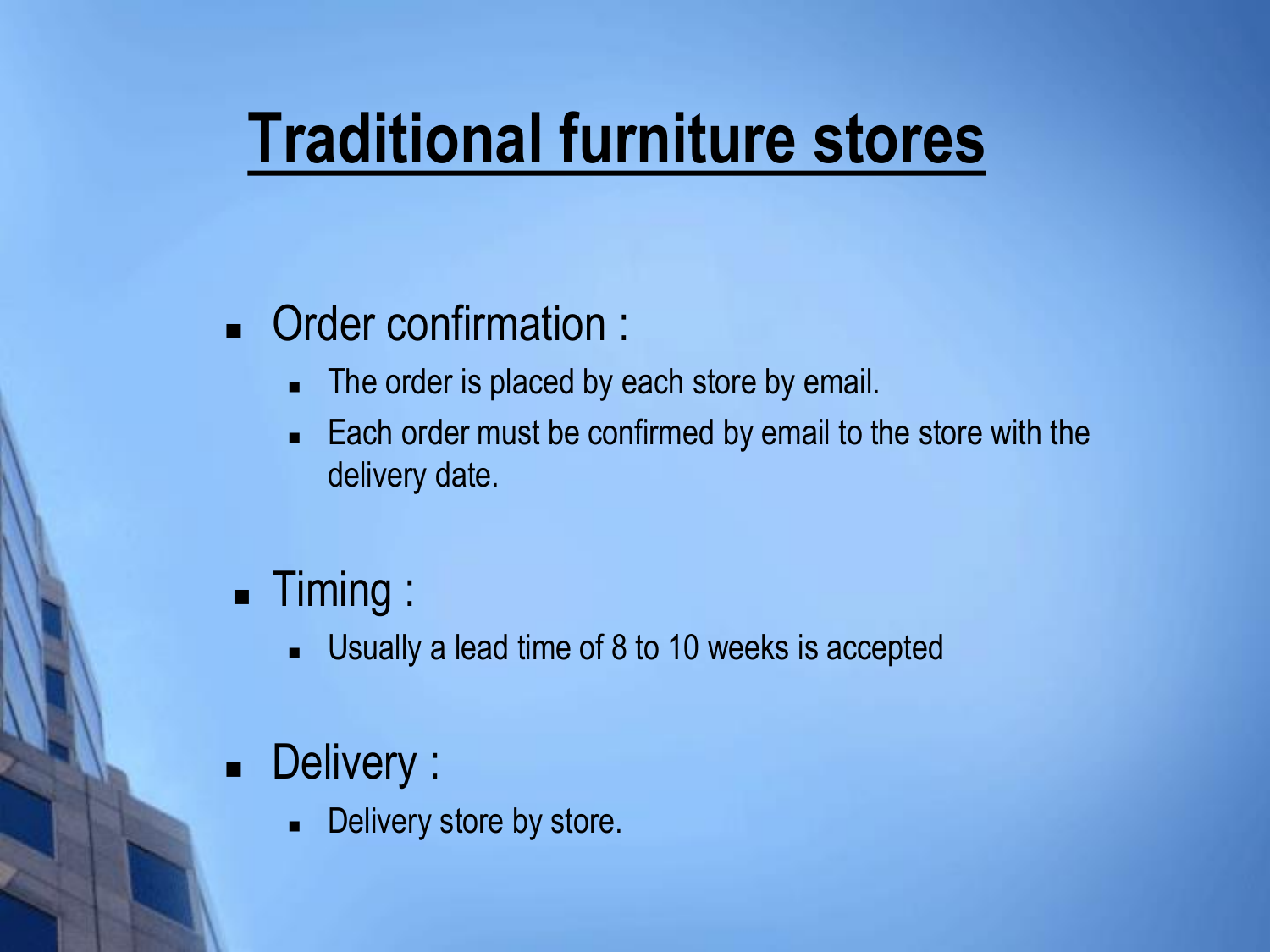# **Sales organisation & tools**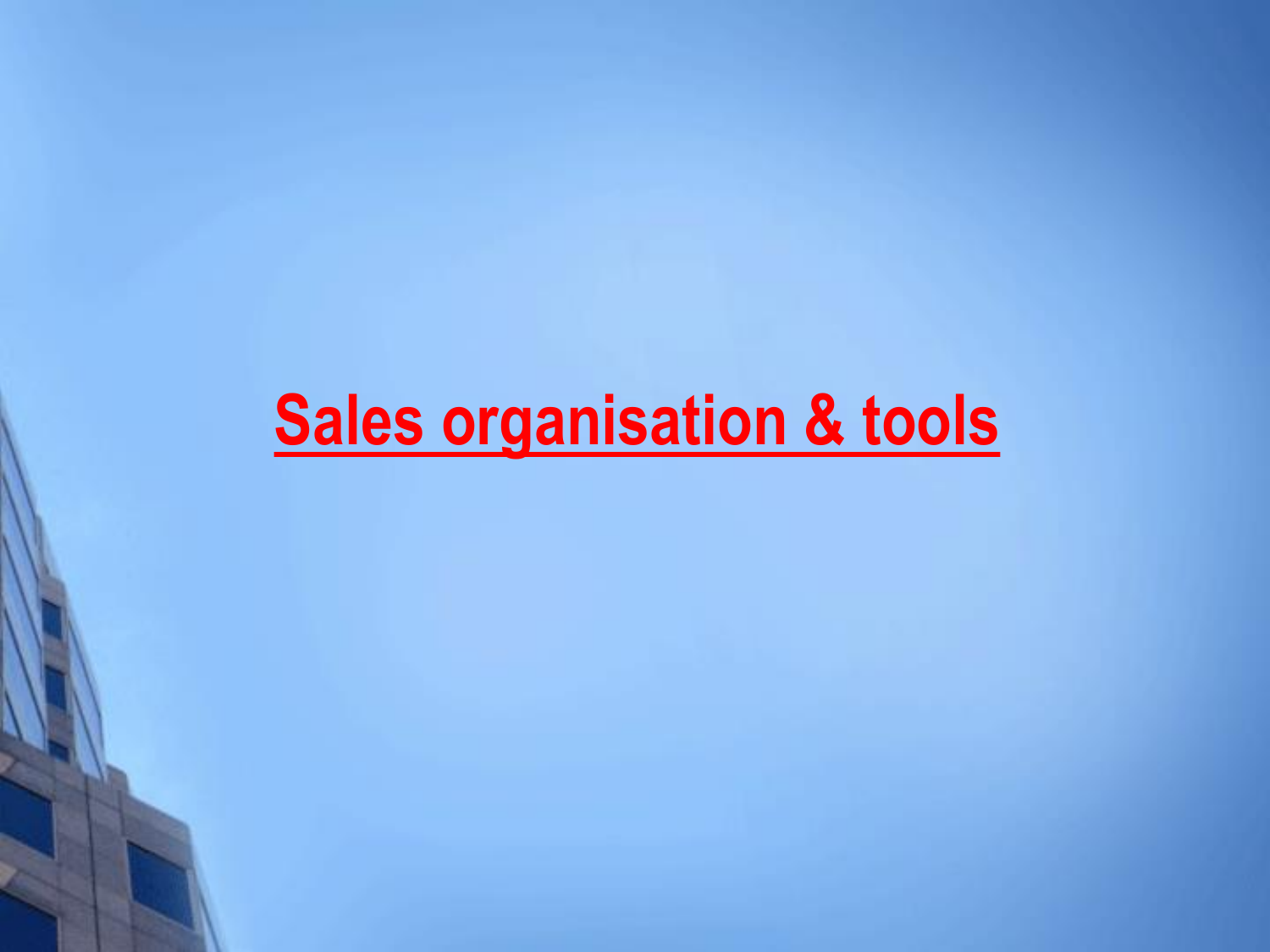### **Sales organisation & tools for : Superstores, DIY, food stores, web players**

- Agent :
	- one agent to cover all those customers is enough
- Prices:
	- Prices given must be delivered.
	- Some hidden discount can be ask by the buyer.
- Catalogue :
	- No need to have some. Those customers are asking for exclusive items.
- Samples :
	- Samples must be free of charge and delivered free also.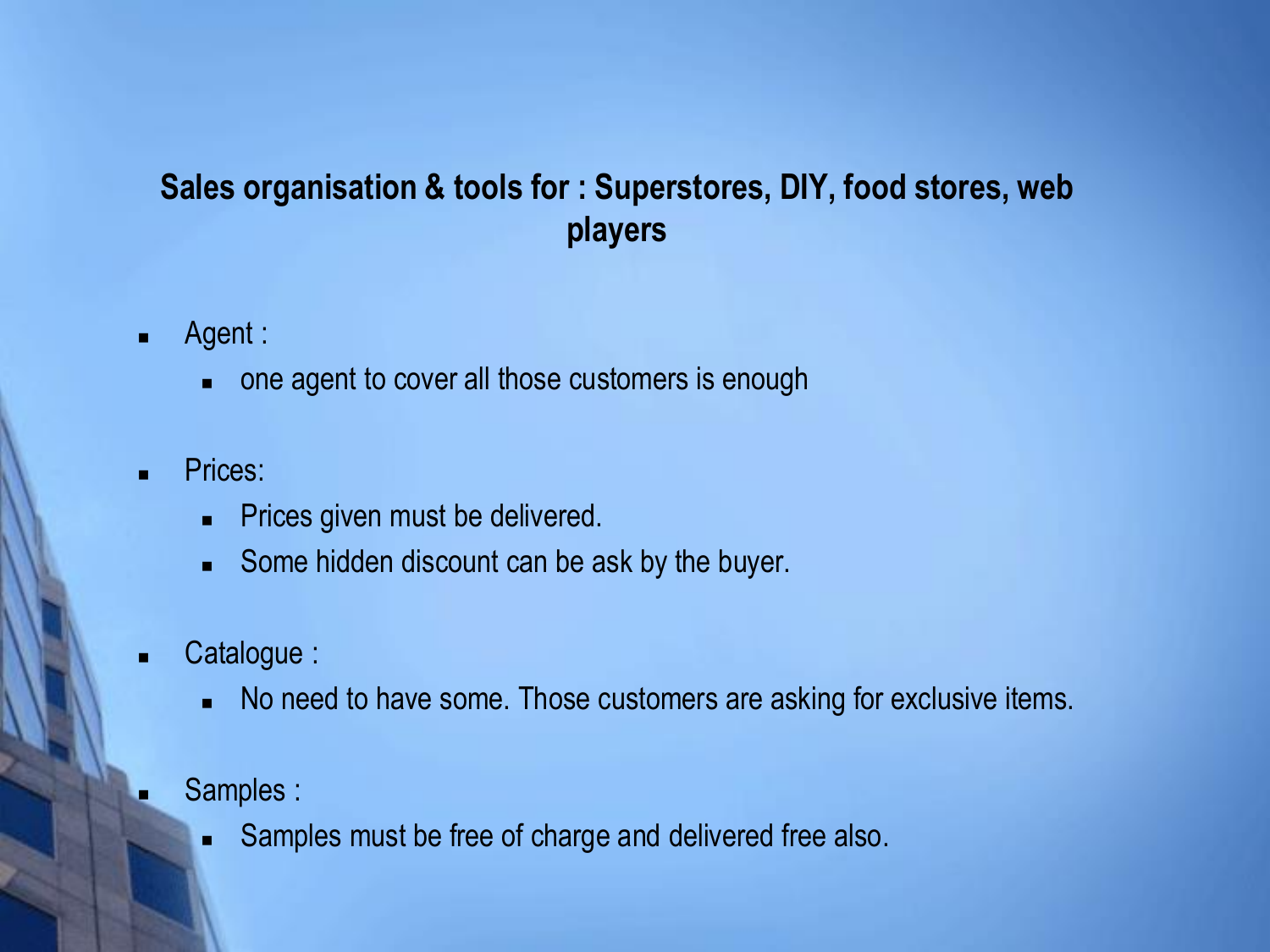### **Sales organisation & tools for : Traditional furniture store and small web players**

- Agent :
	- An general agent is needed to cover the buying group relation.
		- Sub-agent are needed to visit the stores.
- Prices:
	- A general price list is required.
	- Based on this price list some discounts are given to the buying group. From 3 to 10%.
- Catalogue :
	- A general catalogue of the product is needed for the store.
	- A catalogue is given if there are items displayed.
	- For the web HD pictures is a minimum
	- Doculmentation must be at least in English. French is better.
- Samples :
	- Samples of wood finish or fabric must be provided to the stores.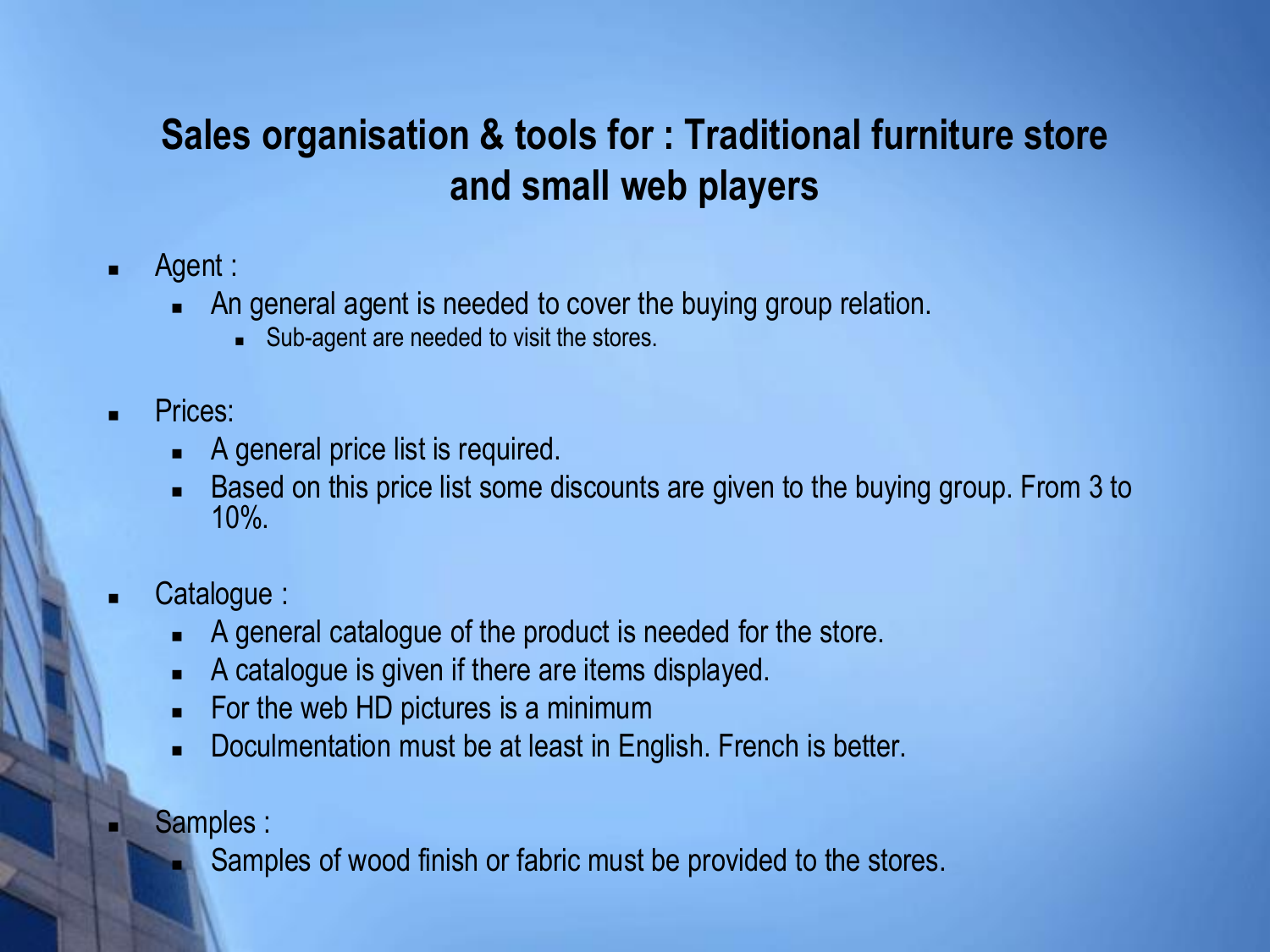# **Settlement & contract**